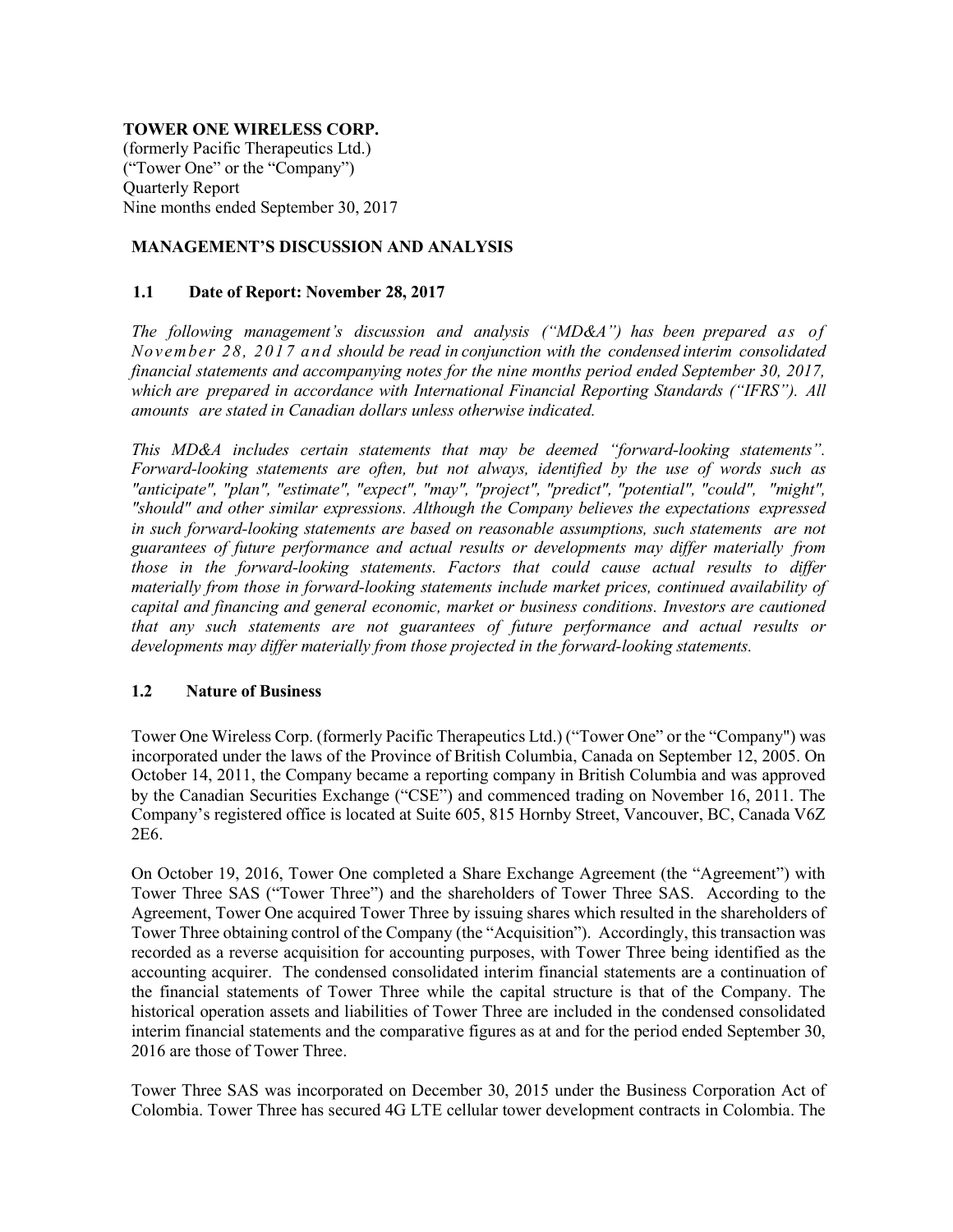Company focuses primarily on building cellular towers in municipalities where there currently is very limited or no cellular coverage, which enhances the probability of multiple carriers sharing the tower and minimizes competitive risk.

On March 30, 2017, the Company entered into a Share Purchase Offer Agreement with the shareholders of Evolution Technology SA ("Evotech") to acquire 65% ownership interest in Evotech. Evotech is a private company incorporated under the laws of Argentina. Evotech's intended business is to obtain rights and permits for approval of constructing the towers in various locations in Argentina. It has a Master Lease Agreement (the"MLA") with a single Mobile Network Operator. The MLA in place allows for the Tower Company to be granted Cellular Search Rings, which are desired coordinates for a tower, and outlines the terms for each tower build.

# 1.3 Overall Performance

Highlights during the nine months ending September 30, 2017 quarter:

- During the second quarter, the Company issued 500,000 common shares to Rojo Resources Ltd. ("Rojo") for an Assignment Agreement which the Company has taken assignment of all the assets, trade secrets and receivables. The Assignment Agreement was subsequently terminated and as a result, the fair value of the investment in the amount of \$175,000 was fully written off.
- The Company has secured The Depository Trust Company (DTC) eligibility for its shares traded in the United States on the OTCQB under the symbol TOWTF. DTC is a subsidiary of the Depository Trust & Clearing Corp. and manages the electronic clearing and settlement of share transactions for publicly-traded companies. On September 15, 2017, the Company has received approval from the OTC Markets Group to trade the Company's common shares on the OTCQB exchange. The Shares will commence trading on the OTCQB.
- The Company was awarded an additional six search rings from a Mobile Network Operator in Columbia.
- The Company completed the acquisition of Evotech which has a Master Lease Agreement (the "MLA") with a single Mobile Network Operator (the "MNO"). The MLA in place allows for the Tower One to be granted direct Build To Suit ("BTS") opportunities for the MNO.
- The Company introduced the Incentive Program for its January, 2017 private placement of units (the "Placement") with each such unit comprised of one common share and one common share purchase warrant exercisable at a price of \$0.40 per warrant. Under the Incentive Program, one Incentive Warrant will be granted to Placement Warrant holders for each Placement Warrant exercised within a 30 day period (the "Incentive Period") beginning on June 21, 2017 and ending on July 21, 2017. As a result of the Incentive Program, 3,774,466 warrants were exercised with total proceeds of \$1,132,340 and 3,774,466 Incentive Warrants were issued. These Incentrive Warrants are exercisable at \$0.50 per share within 12 months of issuance.
- During the quarter ended September 30, 2017, the Company granted 4,000,000 stock options to various consultants and recorded share-based compensation of \$1,066,571. During the quarter, 4,050,000 stock options were exercised with total proceeds of \$1,011,500.
- On September 28, 2017, the Company obtained a demand loan of \$399,720 (USD\$300,000) from a related party.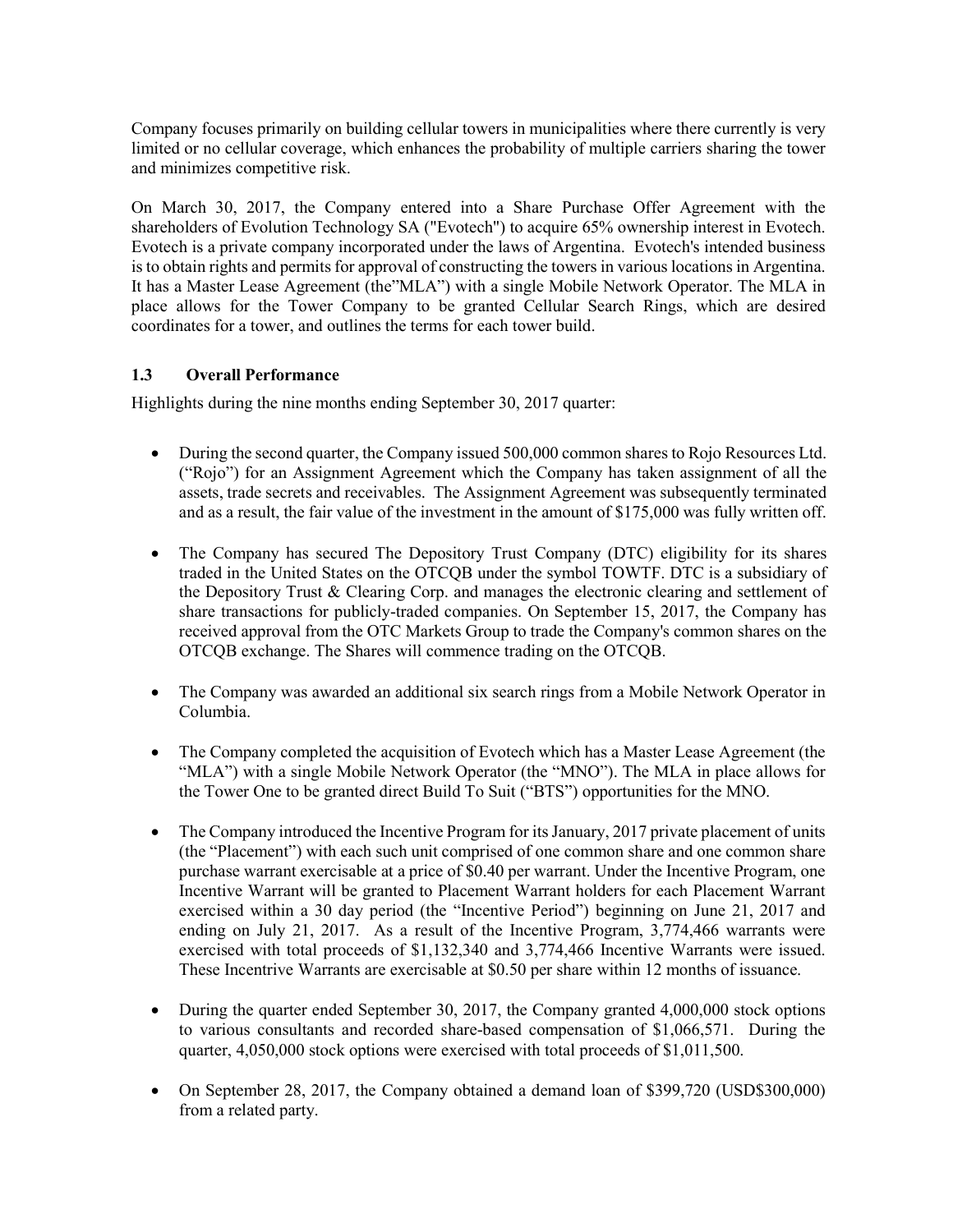- Evotech completed construction of an additional two towers in Argentina, and commenced construction of a further two towers. Its first tower in Argentina has been successfully collocated, which is the leasing of the tower with a second Mobile Network Operator ("MNO").The Company is now in the process of collocation on the remaining completed towers. Evotech had started in Argentina and prior to our acquisition had established a Master Lease Agreement with one of the four national mobile network operators. An asset of the Evotech that was also was acquired was 35 search rings. As of the reporting period, the Company has constructed 7 towers and 12 towers are in started construction process in Argentina. There are 145 search rings assigned and 44 of these in acquisition stage, engineering or construction stages. These are from telecom and Claro part of the Master Lease agreement. The Company has spent \$315,000 in all the towers as of this reporting date.
- Management continued to actively focus on capital raising to support the company's tower business, marketing initiatives and general working capital.

## 1.4 Results of Operations

During the three months ended September 30, 2017, the Company incurred net loss of \$1,734,378 (three months ended September 30, 2016 - \$67,429). The net loss includes share-based compensation of \$1,093,112. The increase in net loss is mainly due to stock-based compensation expenses arising from the issue of options to group consultants and recognition of share-based compensation of the vested options granted in prior periods, as well as an increase in professional fees, office, travel and wages expenses due to the increase in the Company's operational activities.

As at September 30, 2017, the Company had a working capital of \$1,305,629 (December 31, 2016 deficiency of \$566,512) and an accumulated deficit of \$7,472,329 (December 31, 2016 - \$313,155). The increase in working capital is primarily due to the exercise of warrants and stock options during the second and third quarters, the private placement in the first quarter and the cash from Tower 3 which was not included in the prior year.

Total revenue increased to \$95,258 in 2017 compared to \$4,609 in September 2016, as a result of sales from completed towers during the quarter.

During the quarter, the Company incurred professional fees in the amount of \$302,167 compared to the prior year due to increased third party consulting services and operational activities of the Company. The professional fees include any consulting services and related expenses.

Office and administrative expenses increased by \$196,416 mainly due to more activities during the period compared to the prior year as due to the start up of the business and commencement of operational activities in Colombia and Argentina. The Company has \$82,583 payroll and engages consultants on an as needed basis. The increase in office and administration can be generally attributed to an increase in office-related costs and costs incurred at new and/or expanded facilities including incremental employment levels to support the growth in the business with operations in Argentina and Colombia. The expenses are monitored and managed on a continuous basis in order to optimize costs.

The Company incurred travel expense in the amount of \$88,000 during the quarter due to extensive travel throughout Colombia and Argentina to scope out optimal locations for cellphone towers.

The Company incurred transfer fees in the amount of \$6,666 due to the exercise of options and warrants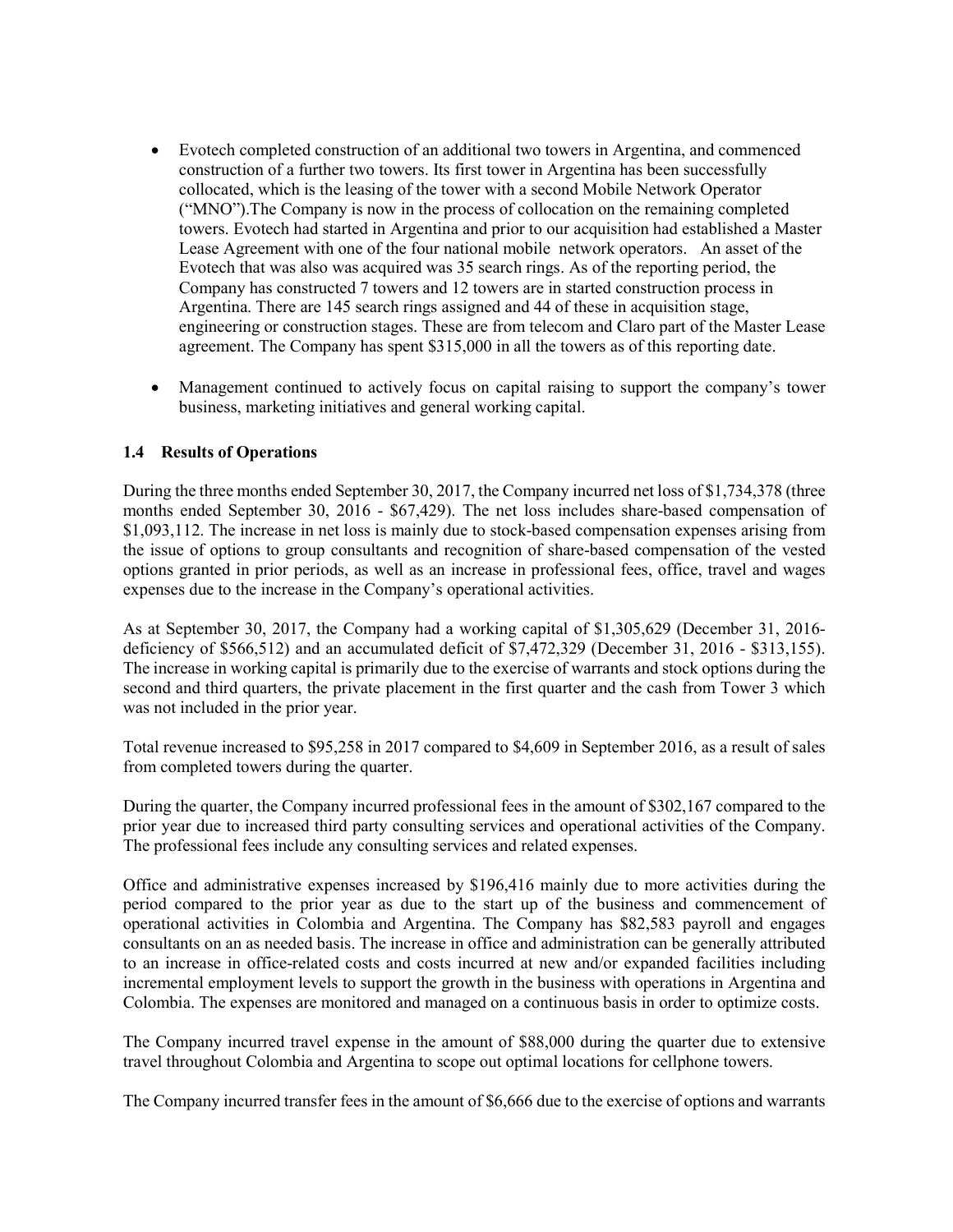in the quarter.

The Company incurred permit and licensing fees of \$5,561 relating to normal operation costs to obtain permits and licenses for cellphone tower structures.

During the quarter, the Company recorded share-based compensation of \$1,093,112 as a result of granting stock options to group consultants.

During the period ended September 30, 2017, the Company recorded \$27,160 in foreign exchange to its cumulative translation account. The Company's functional currency is Canadian, Tower Three is Colombian Peso and Evotech is Argentina Peso. and the Company records a cumulative translation adjustment due to the changes resulting from the fluctuation of foreign exchange rates.

|                            | September 30  | June $30$   | March 31,   | December 31, | September 30, | June $30$ , | March 31. | December 31, |
|----------------------------|---------------|-------------|-------------|--------------|---------------|-------------|-----------|--------------|
|                            | 2017          | 2017        | 2017        | 2016         | 2016          | 2016        | 2016      | 2015         |
|                            | S             | \$          | S           | \$           | \$            | \$          |           | \$           |
| Lease income               | 49,856        | 22,553      | 22,849      | 14,794       | 4,609         | Nil         | Nil       | Nil          |
| Net loss                   | (1, 734, 378) | (4,057,801) | (1,612,447) | (8,645)      | (86,615)      | (140, 559)  | (65,364)  | (21, 151)    |
| Basic and diluted          |               |             |             |              |               |             |           |              |
| loss per share             | (0.03)        | (0.07)      | (0.04)      | (0.86)       | (8.66)        | (14.06)     | (6.54)    | (2.12)       |
| Cash                       | 1,405,406     | 514,955     | 79.743      | 9,864        | 49.803        | 50,077      | Nil       | Nil          |
| <b>Total Assets</b>        | 3,062,506     | 1,820,904   | 1,387,137   | 372,374      | 309,856       | 134,985     | Nil       | 4,300        |
| Non-Current<br>Liabilities | Nil           | Nil         | Nil         | Nil          | Nil           | Nil         | Nil       | Nil          |

### Selected Quarterly Information

Significant factors and trends that have impacted Tower One's results during these quarterly periods presented above include particularly in June 30, 2017 and September 30, 2017:

- a) The listing expense of \$1,144,167 incurred in the first quarter due to the reverse acquisition transaction was an one-time expense;
- b) The impairment of goodwill and investments in the total amount of \$958,708 incurred in the second quarter was an one-time expense;
- c) The Company incurred significant amount in advertising and promotion in the first two quarters due to the reverse acquisition;
- d) The capital expenditures related to the Company's operations and interest in Evotech during the second quarter is an one-time expense;
- e) Capital expenditures related to site acquisition and building cell towers in Argentina to meet its obligations from having 50 search rings;
- f) Significant amount of cash proceeds from exercise of warrants and options in the third quarter.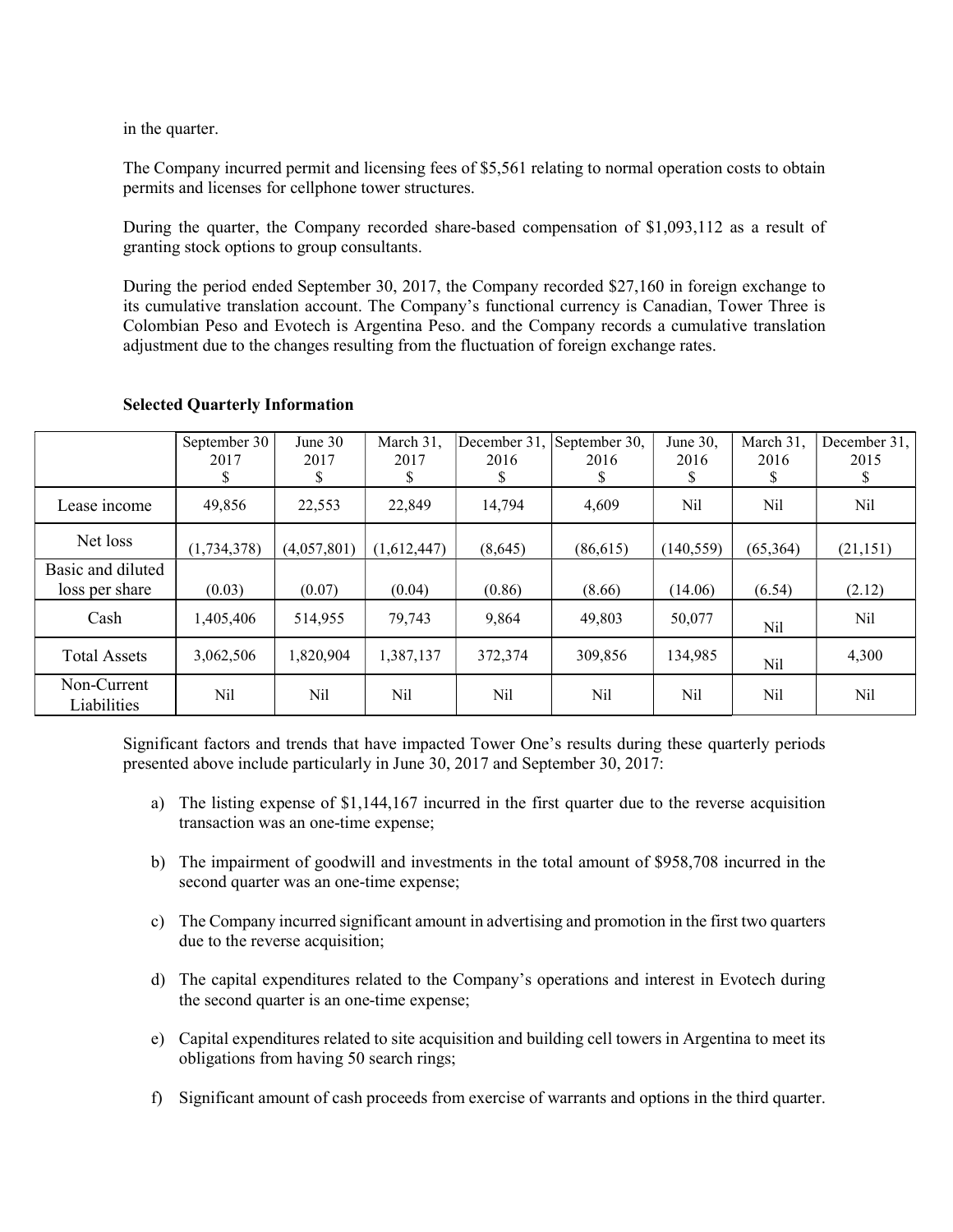- g) The Company acquired 65% of Evotech during the second quarter, which resulted in a noncontrolling interest of the remaining 35% disclosure in the condensed consolidated interim financial statements. Please refer to Note 10 of the condensed consolidated interim financial statements for details.
- h) The Company obtained a demand loan from a related party on September 28, 2017 in the amount of \$399,720 (USD\$300,000).

# 1.5 Liquidity and Capital Resources

As at September 30, 2017, the Company has total assets of \$3,062,506 and a working capital of \$1,305,629.

At September 30, 2017, the Company had cash of \$1,405,406 (December 31, 2016- \$9,864) and a working capital of \$1,305,629 (December 31, 2016 – deficiency of \$566,512). The increase in working capital is primarily due to exercise of stock options and warrants during the quarter, private placement in the first quarter and cash from Tower 3 which was not included in the prior year. As of September 30, 2017, advances were \$88,397. The advances were made to satisfy the prospective opportunity for the Company to acquire a potential company.

During the period ended September 30, 2017, the Company used \$2,668,107 in operating activities compared to \$197,544 in September 30, 2016. The increase is as a result of significant increase in operations in 2017 compared to minimal operating activities in 2016.

During the period ended September 30, 2017, the Company spent \$802,279 on equipment and building towers, compared to \$nil in September 30, 2016. During the second quarter, the Company injected \$466,260 for the share capital in its 65% interest in Evolution Technology SA ("Evotech").

During the second and third quarters, the Company received cash in the amount of 3,243,340 from exercising stock options and warrants.

At September 30, 2017, share capital was \$9,441,020 comprising 67,825,698 issued and outstanding common shares.

As a result of the net loss for the quarter ended September 30, 2017 of \$1,734,378, the deficit at September 30, 2017 increased to \$7,472,329.

At present, the Company's operations generate minimal cash inflows and its financial success after September 30, 2017 is dependent on management's ability to continue to obtain sufficient funding to sustain operations through the development primarily on building towers in municipalities where there currently is very limited or no cellular coverage, which enhances the probability of multiple carriers sharing the tower and minimizes competitive risk.

The Company may not be able to generate sufficient cash flows from its operations in the foreseeable future to support its working capital needs. As a result, the Company will have to rely on funding through future equity issuances and through short term borrowing in order to finance ongoing operations and the construction of cellular towers. The ability of the Company to raise capital will depend on market conditions and it may not be possible for the Company to issue shares on acceptable terms or at all.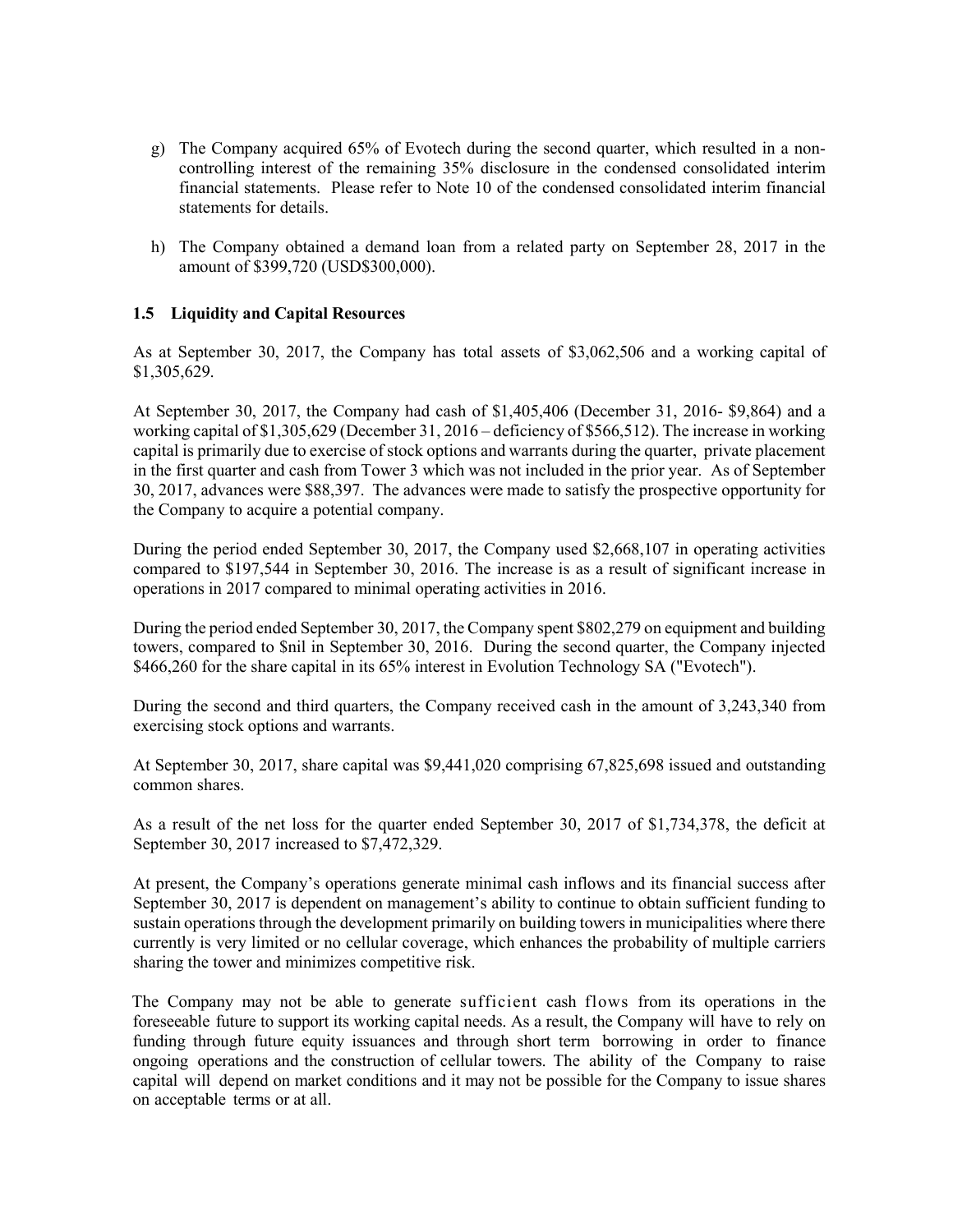# 1.6 Share Capital

As at September 30, 2017, the Company had 67,825,698 common shares issued and outstanding.

# 1.7 Share Purchase Warrants

As at September 30, 2017, the Company had 16,070,029 shareholder warrants issued and outstanding.

# 1.8 Stock Options

As at September 30, 2017, the Company had 919,565 stock options issued and outstanding of which 750,815 options are exercisable

# 1.9 Off Balance Sheet Arrangements

There are no off-balance sheet arrangements to which the Company is committed. The Company is not a party to any off-balance sheet arrangements that have, or are reasonably likely to have, a current or future material effect on the Company's financial condition, changes in financial condition, revenues, expenses, results of operations, liquidity, capital expenditures or capital resources.

As of the reporting date, the Company has constructed 7 towers and 12 towers are in started construction process in Argentina. There are 145 search rings assigned and 44 of these in acquisition stage, engineering or construction stages. These are from telecom and Claro part of the Master Lease agreement. The Company has spent \$315,000 in all the towers as of this reporting date.

## 1.10 Transactions with Related Parties

Due to related parties consists of short term amounts advanced to, services rendered and expenses paid on behalf of the Company by shareholders of the Company. These amounts are unsecured, non-interest bearing, and payable on demand. As at September 30, 2017 and December 31, 2016, the Company has the following balances with related parties:

|                                                                     | September 30, | December 31, |
|---------------------------------------------------------------------|---------------|--------------|
|                                                                     | 2017          | 2016         |
| Due from (to) related parties:                                      |               |              |
| Tower One Wireless Corp.                                            |               | (189, 589)   |
| Amounts owing to a director or a company controlled by the director |               | (356, 268)   |
| Amounts owing to the parent of the CEO                              |               | (69, 665)    |
|                                                                     |               | (615, 522)   |

The demand loan obtained on September 28, 2017 was from a related company that is controlled by a director of the Company. The loan is repayable in 120 days or 15 days after demand by the lender. The loan is unsecured bears interest of 24% annually. According to the loan agreement, the Company is also required to grant 300,000 stock options to the lender. As of September 30, 2017 and the date of this MD&A, the stock options has not been granted yet.

During the period ended September 30, 2017, the Company granted 275,000 stock options to directors and officers and recorded share-based compensation of \$70,384.

Key management personnel receive compensation in the form of short-term employee benefits,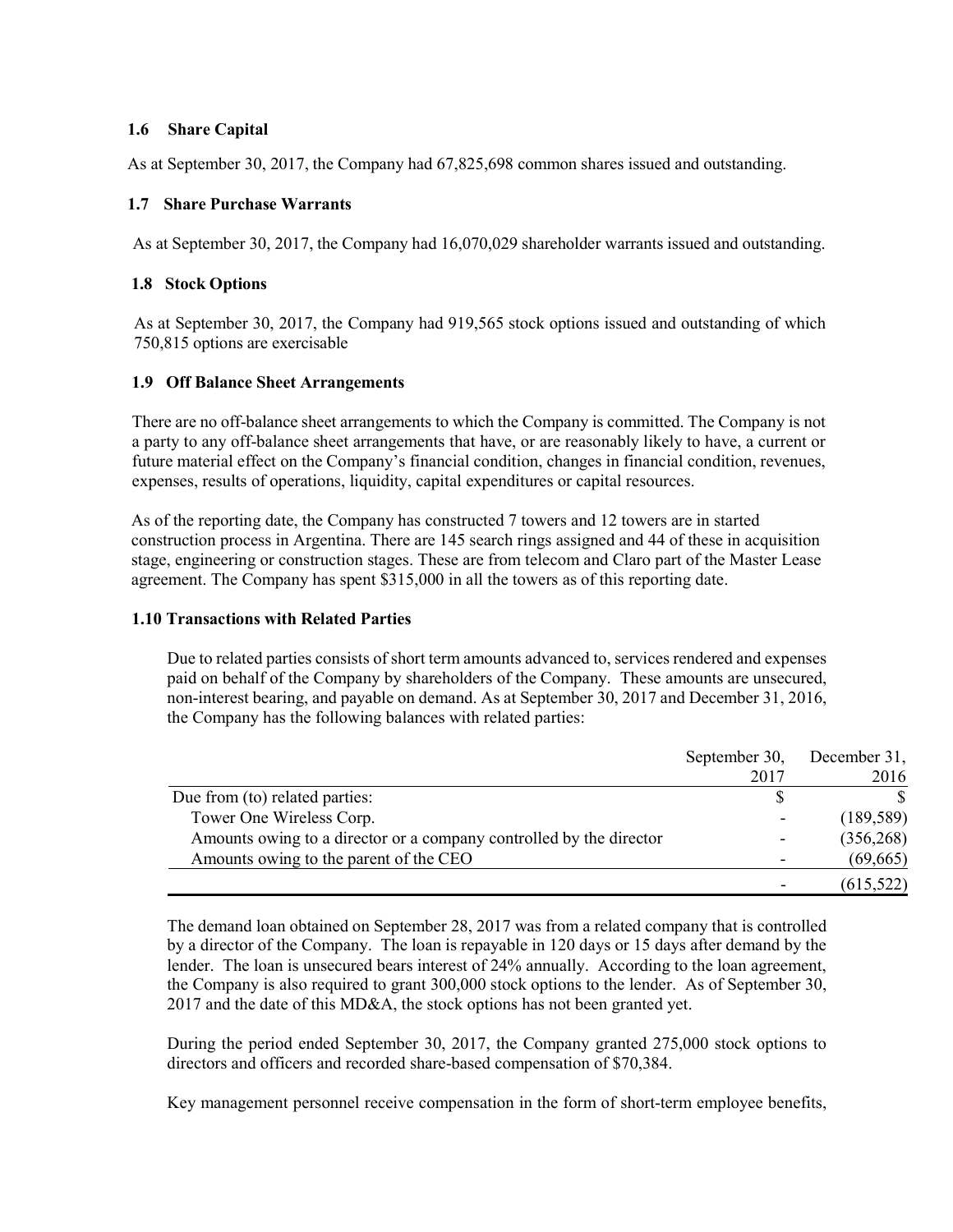share-based payments, and post-employment benefits. Key management personnel include the Chief Executive Officer, Chief Financial Officer, and directors of the Company. The remuneration of key management for this quarter is as follows:

|                         | September 30, | September 30, |
|-------------------------|---------------|---------------|
|                         | 2017          | 2016          |
|                         |               |               |
| Consulting fees $-$ CEO | 37,500        |               |
| Consulting fees - CFO   | 23,952        |               |

## 1.11 Proposed transactions

On October 17, 2017, the Company signed a letter of intent to acquire a Mexican-based private tower company with a view to negotiating the terms of a definitive agreement in order to complete the acquisition of this Mexican-based tower company.

On October 19, 2017, the Company placed a \$315,000 deposit for the purchase of 15 towers to be deployed in November, 2017. These 15 towers will be located in Argentina and are expected to cost total of approximately USD\$1,050,000 to purchase. Tower One conducted a successful cost-cutting bid process with tower vendors that has reduced its cost per tower site. As of the reporting date, the Company has constructed 7 towers and 12 towers are in started construction process in Argentina. There are 145 search rings assigned and 44 of these in acquisition stage, engineering or construction stages. These are from telecom and Claro part of the Master Lease agreement. The Company has spent \$315,000 in all the towers as of this reporting date.

On October 24, 2017, the Company signed a Collocation Agreement with Claro in Colombia. The Collocation Agreement allows the company to lease tower sites to Claro. Claro is the largest operator in Colombia with the 60% the market and is a company the America Movil, economic group Mexican, the most important operator in Latin America and they are part of the world's top 5. The Collocation Agreement is for throughout the Colombian territory.

#### 1.12 Changes in Accounting Policies

The preparation of financial data is based on accounting principles and practices consistent with those used in the preparation of the audited financial statements of the Company as at December 31, 2016.

The unaudited condensed interim consolidated financial statements should be read in conjunction with the Company's audited financial statements for the year ended December 31, 2016.

During the nine months ended September 30, 2017, the Company did not adopt new accounting policy.

#### Accounting standards issued but not yet applied

The following new standards and interpretations are not yet effective and have not been applied in preparing these condensed interim consolidated financial statements.

# Effective for annual periods beginning on or after January 1, 2018:

 IFRS 9 – Financial Instruments introduces new requirements for the classification and measurement of financial assets, and will replace IAS 39. IFRS 9 uses a single approach to determine whether a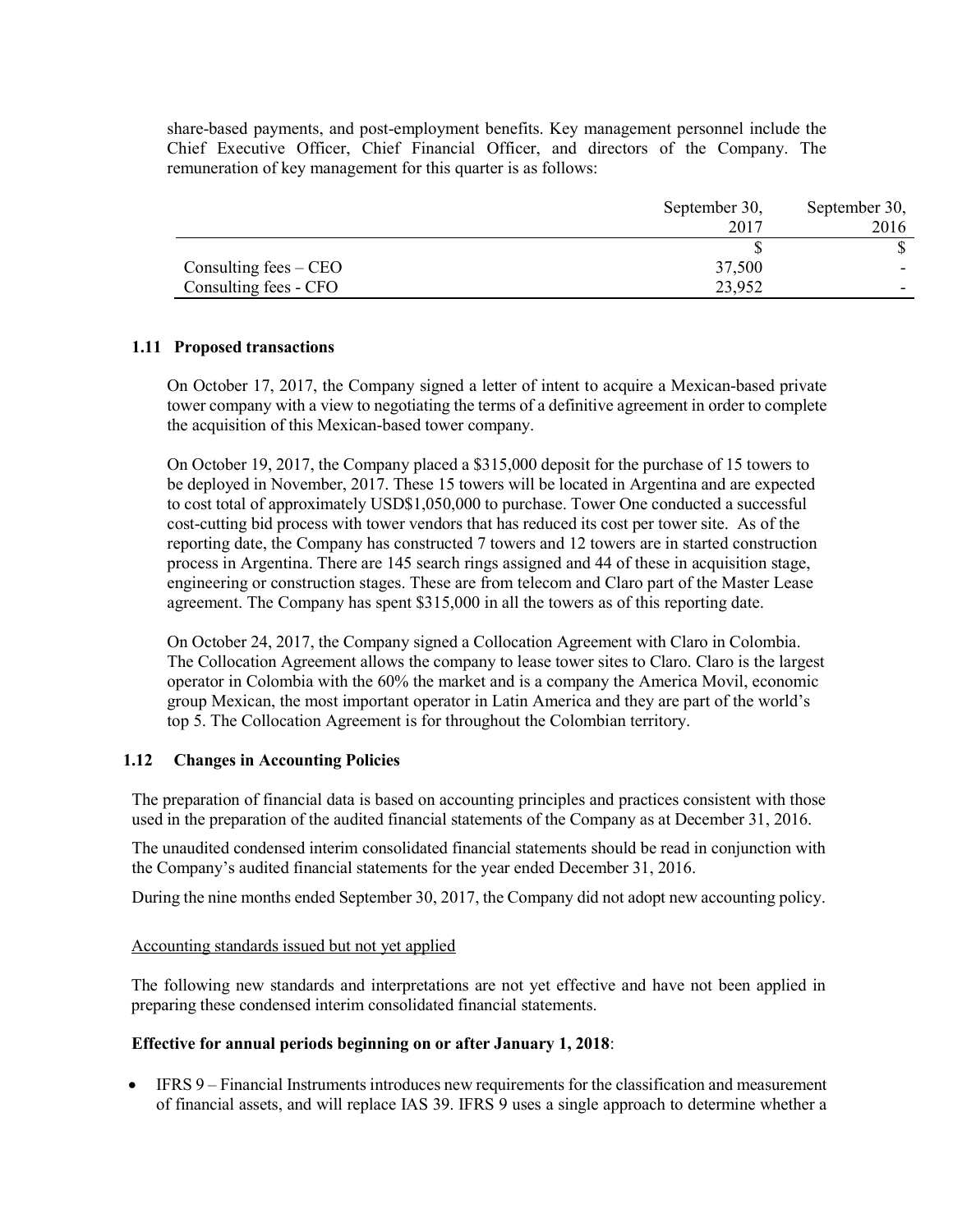financial asset is measured at amortized cost or fair value, replacing the multiple classification options available in IAS 39. The Company's preliminary assessment is that the standard is not expected to have a significant impact on the financial statements. As facts and circumstances may change during the period leading up to the initial date of recognition, the Company's assessment of the potential impact is subject to change.

 IFRS 15 - Revenue from Contracts with Customers is a new standard to establish principles for reporting the nature, amount, timing, and uncertainty of revenue and cash flows arising from an entity's contracts with customers. It provides a single model in order to depict the transfer of promised goods or services to customers. IFRS 15 supersedes IAS 11, Construction Contracts, IAS 18, Revenue, IFRIC 13, Customer Loyalty Programs, IFRIC 15, Agreements for the Construction of Real Estate, IFRIC 18, Transfers of Assets from Customers, and SIC-31, Revenue – Barter Transactions involving Advertising Service. The Company's preliminary assessment is that the standard is not expected to have a significant impact on the recognition or measurement of revenue. As facts and circumstances may change during the period leading up to the initial date of recognition, the Company's assessment of the potential impact is subject to change.

### Effective for annual periods beginning on or after January 1, 2019:

• IFRS 16 - Leases specifies how an IFRS reporter will recognize, measure, present and disclose leases. The standard provides a single lessee accounting model, requiring lessees to recognize assets and liabilities for all leases unless the lease term is 12 months or less or the underlying asset has a low value. Lessors continue to classify leases as operating or finance, with IFRS 16's approach to lessor accounting substantially unchanged from its predecessor, IAS 17. The extent of the impact of adoption has not yet been determined.

The Company has not early adopted these standards, amendments and interpretations and anticipates that the application of these standards, amendments and interpretations will not have a material impact on the financial position and financial performance of the Company.

## 1.13 Financial Instruments and Other Instruments

The Company is exposed to varying degrees to a variety of financial instrument related risks:

#### Credit risk

Credit risk is the risk that one party to a financial instrument will cause a financial loss for the other party by failing to discharge any obligations. The Company's cash and receivables are exposed to credit risk. The Company reduces its credit risk on cash by placing these instruments with institutions of high credit worthiness.

#### Interest rate risk

Interest rate risk is the risk the fair value or future cash flows of a financial instrument will fluctuate because of changes in market interest rates. Financial assets and liabilities with variable interest rates expose the Company to cash flow interest rate risk. The demand loan is under fixed interest rate. The Company does not hold other financial liabilities with variable interest rates. The Company does maintain bank accounts which earn interest at variable rates but it does not believe it is currently subject to any significant interest rate risk.

Liquidity risk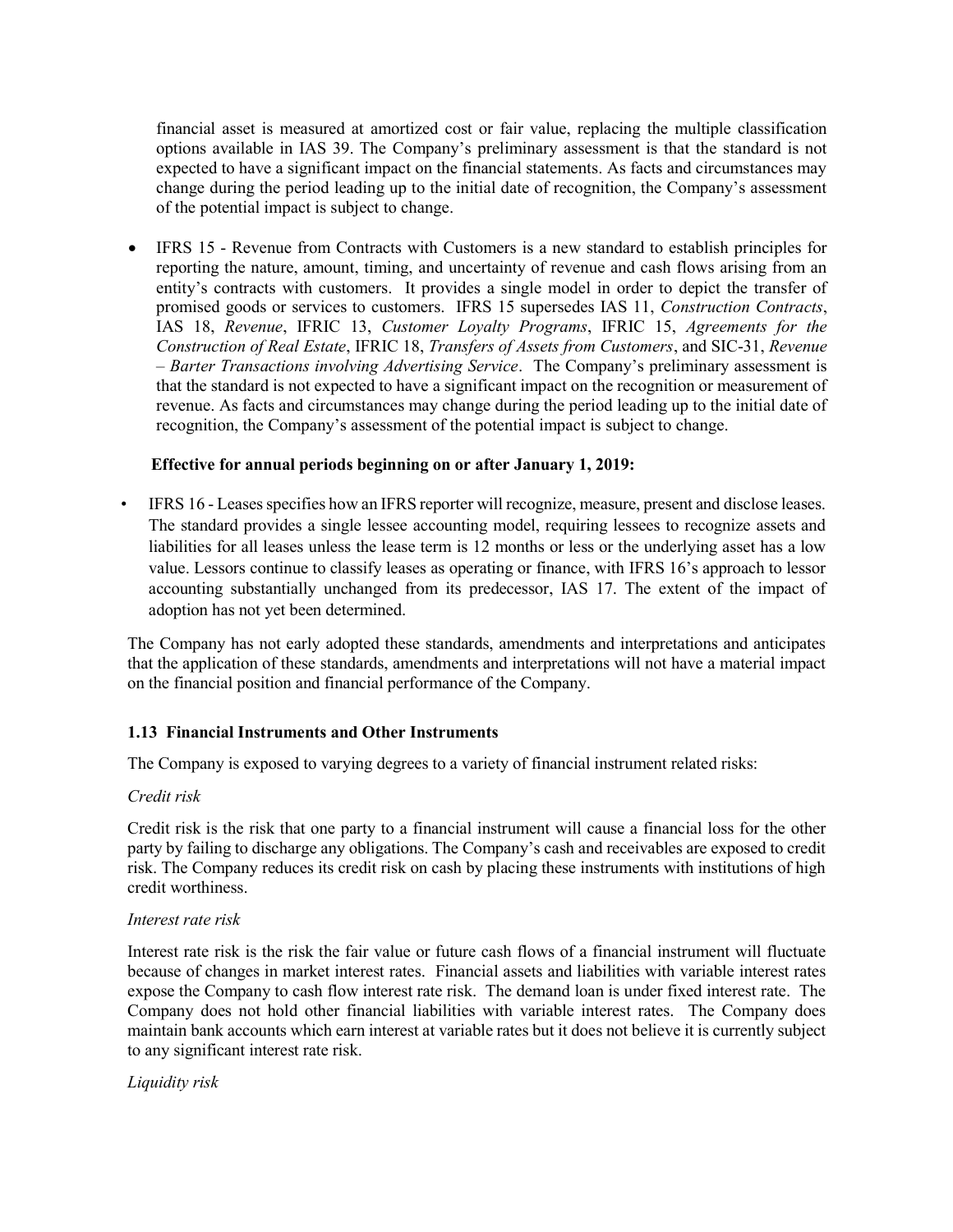The Company's ability to continue as a going concern is dependent on management's ability to raise required funding through future equity issuances and through short-term borrowing. The Company manages its liquidity risk by forecasting cash flows from operations and anticipating any investing and financing activities. Management and the Board of Directors are actively involved in the review, planning and approval of significant expenditures and commitments.

### Currency Risk

The Company generates revenues and incurs expenses and capital expenditures primarily in Colombia and Argentina and is exposed to the resulting risk from changes in foreign currency exchange rates. Some administrative and head office related expenses are incurred in Canada. In addition, the Company holds financial assets and liabilities in foreign currencies that expose the Company to foreign exchange risks. A significant change in the currency exchange rates between the Canadian dollar relative to the Colombia Peso or Argentina Peso could have an effect on the Company's results of operations, financial position and/or cash flows. The Company has not hedged its exposure to currency fluctuations.

At September 30, 2017, through Tower Three, the Company had cash of \$36,478, amount receivable of \$120,745 and accounts payable of \$76,697, all of which were denominated in Colombia Peso. In addition, through Evotech, the Company had cash of \$194,284, accounts receivable of \$172,056 and accounts payable of \$131,817, all of which were denominated in Argentina Peso.

### Fair value

Financial assets and liabilities measured at fair value are classified into one of three levels in the fair value hierarchy according to the relative reliability of the inputs used to estimate the fair values. The three levels of the fair value hierarchy are:

- Level 1 Unadjusted quoted prices in active markets for identical assets or liabilities;
- Level 2 Inputs other than quoted prices that are observable for the asset or liability either directly or indirectly; and
- Level 3 Inputs that are not based on observable market data.

The carrying value of cash, accounts receivable, accounts payable and demand loan approximated their fair value due to the short term nature of these financial instruments. Cash is classified as fair value through profit or loss and is measured using level 1 inputs of the fair value hierarchy.

## 1.14 Estimates

The preparation of the condensed consolidated interim financial statements in accordance with IFRS requires management to make estimates and assumptions about the reported amounts of assets and liabilities, the disclosures of contingent assets and liabilities, and the results of operations. Significant areas requiring the use of management estimates include the valuation of listing expense, recognition of revenue, useful lives and impairment of long-lived assets, impairment of investments, deferred income tax assets and liabilities and share-based payment calculations. Actual results could differ from the estimates made.

The estimates and underlying assumptions are reviewed on an ongoing basis. Revisions to accounting estimates are recognized in the period in which the estimates is revised if the revision affects only that period or in the period of the revision and further periods if the review affects both current and future periods.

## Use of Judgments

Critical accounting judgments are accounting policies that have been identified as being complex or involving subjective judgments or assessments with a significant risk of material adjustment in the year: